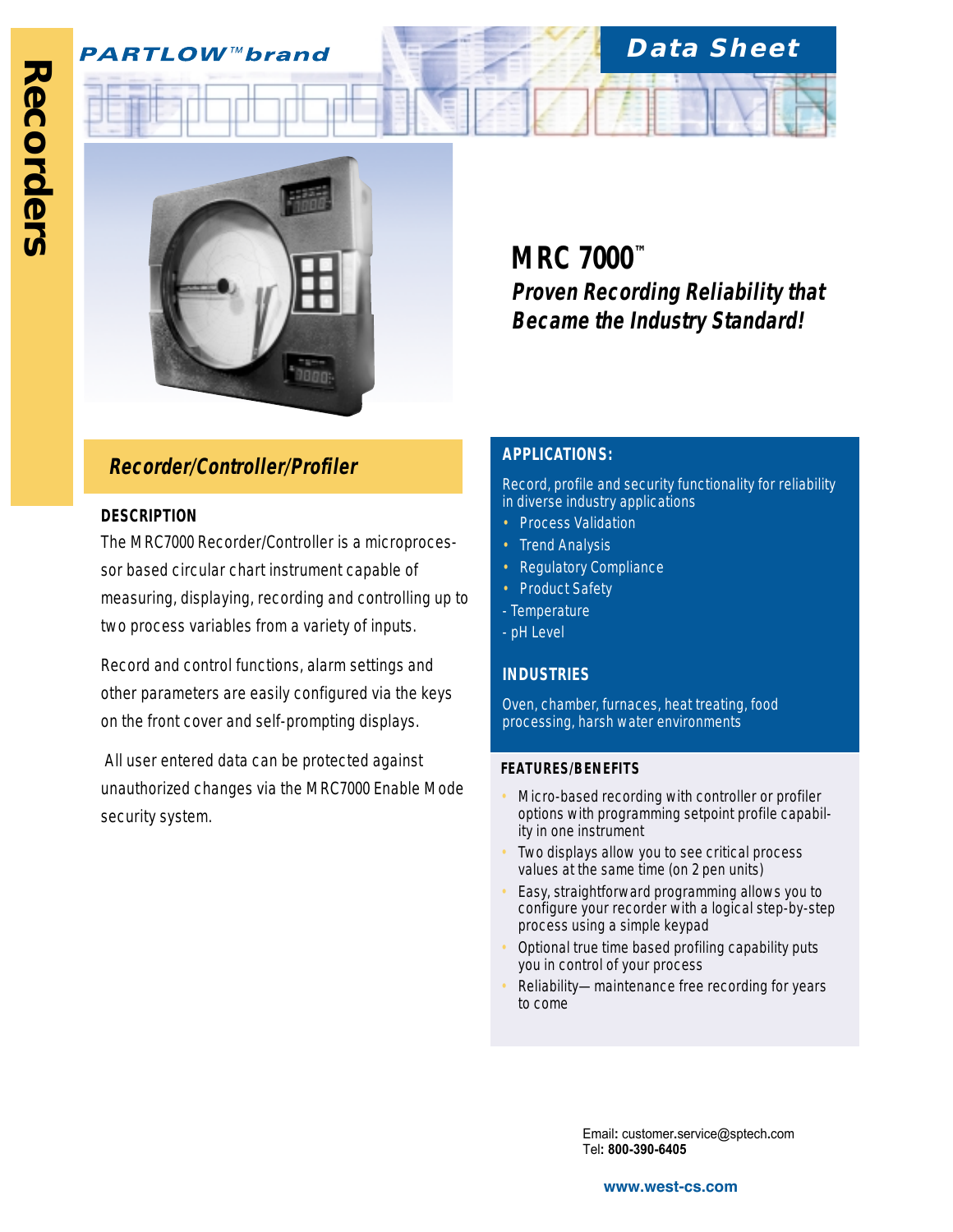

### **Hollowshaft, Incremental Encoders Recorder/Controller/Profiler**

### **SPECIFICATIONS**

#### **STANDARD FEATURES**

- **Functionality:** Digital; Available in four configurations: Record only, High/Low limit optional, Controlling Recorder, Profiling Controlling Recorder.
- **Display:** One digital display (std.); 2nd display with 2 pen (optional); 0.56˝ high, red, seven segment LED; 3 button keypad; automatic and decimal point positioning. Two alarm indications possible per pen.
- **Status Indicators:** 7 LED status indicators Out 1, 2, Man (Ramp, Soak or Seg 1–6 for profiler option only), one green LED pen 2 indicator, ALRM1/ALRM2 with red LEDs.
- **Chart:** 10˝ circular chart; 100 charts furnished with each instrument. Unless otherwise specified, charts shipped with instrument are 0–100 range. 24 hour rotation default setting.

**Chart Drive:** DC Stepper Motor.

- **Chart Rotation:** User configurable from 0.1 and 999.9 hours per revolution.
- **Chart Range:** Bottom and top of span –9999 to 9999 units.
- **Pen Type:** One or two disposable fiber tip pen. Pen Color: Pen 1 (red); Pen 2 (green).
- **Memory Backup:** Battery; 5 year normal life.
- **Construction/Enclosure:** Structural foam enclosure with plastic cover standard.

#### **OPERATING CHARACTERISTICS**

**Operating Temp:** 32° to 122°F (0° to 50°C). **Storage Temp:** –40° to 149°F (–40° to 65°C). **Humidity**: 0% to 90% non-condensing R.H. **Vibration:** 0.5 to 100Hz @ 0.2g.

- **Electro Static Discharge:** No effect from 5000V static charge over the entire area.
- **RFI:** Degradation due to RF fields to recording and output accuracy to 8% at spot frequencies in the range of 100–1000MHz.



#### **ELECTRICAL**

**Power Consumption:** 25VA max. **Line Voltage:** 115V or 230VAC ±10%, 50–60Hz.

#### **OUTPUTS**

#### **CONTROL OUTPUTS:**

- **Relay:** SPST/SPDT; 115VAC 5.0A Resistive, 1/ 8HP, 250VA; 230VAC 2.5A Resistive, 1/8HP, 250VA.
- **SSR Driver:** Open collector output; short circuit protected @ 100mA max; provides 4VDC @ 20mA or 3VDC @ 40mA.
- **Current:** 0–20mA or 4–20mA; 0–650 ohm maximum load.

**ALARM/EVENT OUTPUTS** (Options):

- **Relay:** SPST/SPDT: 115VAC 5.0A resistive, 1/ 8HP, 250VA. 230VAC 2.5A resistive, 1/8HP, 250VA.
- **SSR Driver: Open collector output; short** circuit protected @ 100mA max; provides 4VDC @ 20mA or 3VDC @ 40mA.
- **Process Alarm:** Direct (High) or Reverse (Low) –9999 to 9999 units.

**Deviation Alarm:** Direct (Deviation above setpoint) or Reverse (Deviation below setpoint) –3000 to 3000 units.

- **Deviation Band Alarm:** 1 to 3000 units.
- **Alarm Hysteresis:** 0–300 units (width of hysteresis band).

#### **INPUTS**

- **Thermocouple:** J, K, T, R, S, B, C, E, N. **RTD:** 100 ohm, platinum; 0.00385 ohms/ ohm/°C. **Volts:** 0–5 VDC or 1–5VDC.
- 
- **DC Millivolts:** 0–25mV, 0–50mV or 10–50mV. **DC Milliamps:** 4–20mA or 0–20mA used with
- appropriate shunt resistor. **Remote Setpoint Input (optional):** 0–5VDC, 1– 5VAC, 0–20mA, 4–20mA (recording controller
- only); accommodated with an internal 249 ohm jumper selectable shunt resistor.

#### **PERFORMANCE**

#### **GENERAL:**

**Proven Recording Reliability that Became the Industry Standard!**

**MRC 7000™**

- **Input Measurement Error:** Type J, K, T, E, N, C, T/ C and RTD ±0.25% of reading plus 1 degree @ 25°C; Type R, S, B, C, T/C ±0.25% of span @ 25°C.
- **Ambient Temperature Error:** 0.01% of span per degree C deviation from 25°C.
- **Cold Junction Compensation Error:** ±0.2% @ 25°C.
- **Cold Junction Compensation Rejection:** ±0.04% deviation from 25°C.
- **Common Mode Rejection:** 90dB minimum; 24VAC maximum for RTD input; 115VAC max for other inputs.
- **Normal Mode Rejection:** 85dB minimum @ 60Hz or greater.
- **Chart Accuracy:** Recording: 0.5% of span. Chart Rotation: ±0.5% of rotation time.
- **Process Value Output Error Limit:** 0.5% of span.
- **Record Error Limit:** ±0.5% of chart span or better typically; ±1.0% of chart span maximum.
- **CONTROL PARAMETERS (optional):**
- **Proportional Band Output 1/Output 2:** 1 to 3000 units.
- **Manual Reset (Integral):** –1500 to 1500 units.
- **Auto Reset (Integral):** 0.0–100.0 repeats/ minute. **Rate Derivative:** 0.0–10.0 minutes.
- **Cycle Time Output** 1/Output 2: 1 to 240 seconds.
- **Position Proportioning Sensitivity:** 0.0–50.0%.
- **ON/OFF Hysteresis:** 0–300 units (width of hysteresis band).
- **First /Second Output Position:** –1000 to 1000 units.
- **Control Action:** Direct or Reverse.
- **Automatic Transfer Function:** User-selectable to transfer from manual to automatic control when setpoint is reached; can be disabled.
- **Anti-Reset Windup:** Auto-reset is disabled when the process is outside of the proportional band. **Auto/Manual:** Bumpless transfer.
- **Manual Output:** 0–100%.
- **Output Limiting:** High/Low 0–100%.
- **Setpoint Limiting:** High/Low Limit: –9999 to 9999 units.

Email**:** customer**.**service@sptech**.**com Tel**: 800-390-6405**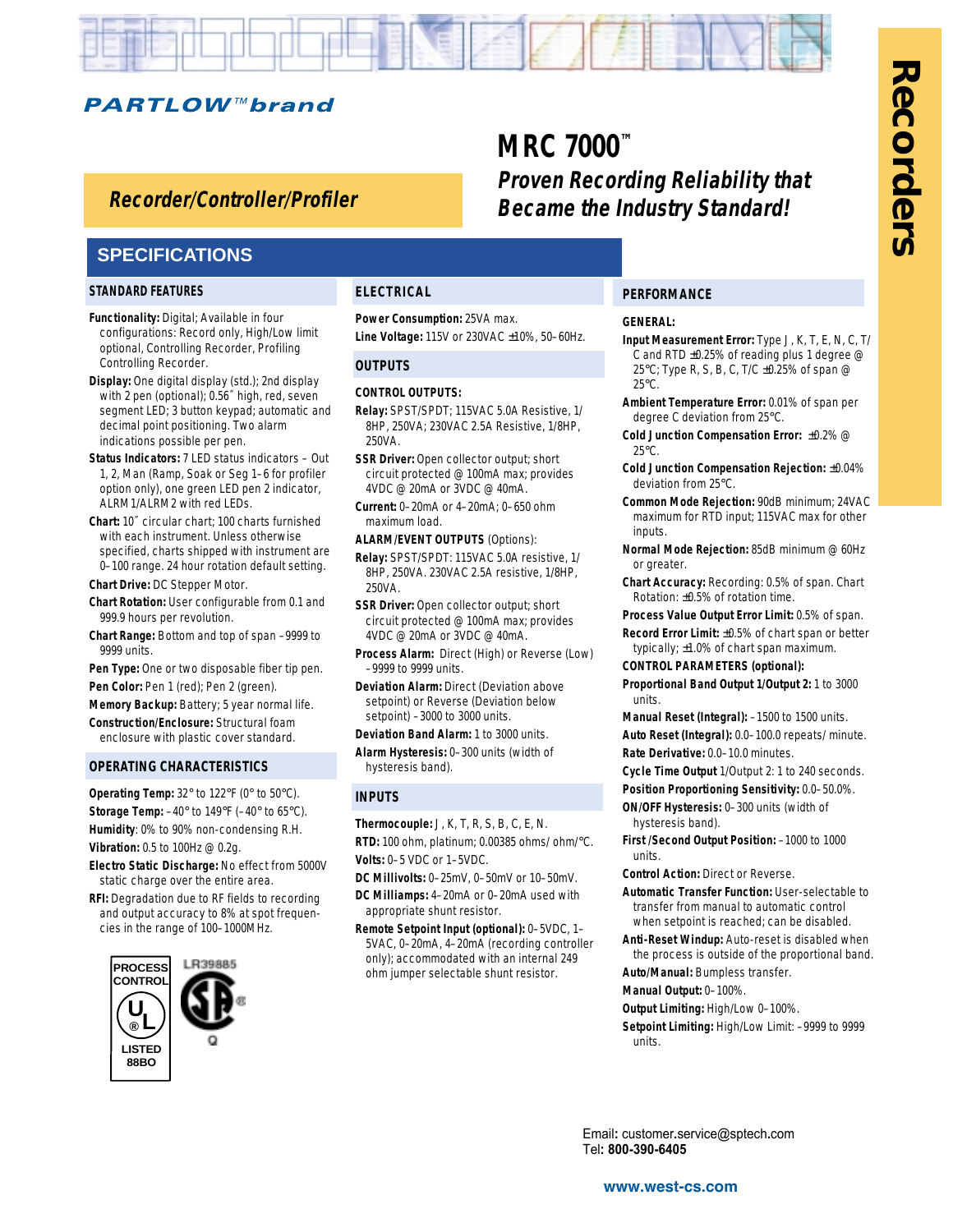

## **Hollowshaft, Incremental Encoders Recorder/Controller/Profiler**

### **SPECIFICATIONS (Continued)**

#### **PERFORMANCE (continued)**

#### **PROFILE PARAMETERS (optional):**

- **Programmable Profiles:** 8 user-programmable profiles.
- **Segments:** 1–6 segments per profile.

#### **Ramp and Soak:** 1 ramp and soak per segment.

- **Profile Time Base:** User-selectable; Choose from hours and tenths (HHH.T); hours and minutes (HH.MM) or minutes and seconds (MM.SS).
- **Profile Interruption Action:** Upon return of AC power either go to OFF mode, continue profile, go to HOLD mode, or restart profile at beginning.
- **Profile Loop Count:** 1–9999; 0 = continuous.
- **Profile End Control:** User-selectable; hold at last setpoint; Abort (all outputs off or 0%); transfer to another profile.
- **Assured Soak:** Deviation Hold after Ramp Up or Down; 1–3000 units; 0 = No Auto Hold.
- **Pen Profiling Configuration:** Pen 1 only or Pen 1 and 2.
- **Remote Run/Hold (optional):** User-selectable; override Run/Hold key; allow Run/Hold key function.
- **Event Output(s):** Up to 3 event outputs possible; each event can be set on or off for each ramp and soak.

#### **COMMUNICATIONS INTERFACES**

**Communications Port:** RS-422/485 serial, half duplex.

#### **Protocol: Partlow ASCII**

- **Bit Rate:** User-configurable 300, 600, 1200, 2400, 4800 or 9600/sec.
- **Address:** User-configurable for each pen 0–99.

#### **RATINGS/AGENCY APPROVALS**

**Safety:** UL 1092 File E67237; CSA Spec C22.2 File LR39885. **Immunity: Optional CE compliance.** 

**Other:** ISO 9002 registered.

#### **PROTECTION**

NEMA 3 enclosure optional; CE compliance optional. Enable Mode security system option.

#### **PHYSICAL DIMENSIONS**

**Width:** 15.13˝ (384mm). **Depth:** 3.63˝ (92mm). **Height:** 13.19˝ (335mm). **Weight:** 20 lbs (9.1kg).

# **MRC 7000™ Proven Recording Reliability that Became the Industry Standard!**

#### **OPTIONS/ACCESSORIES**

- Choice of pen, thermocouple input and SSR driver outputs (see matrix for details). RS-485 communication option.
- 24V DC power supply option.
- 115 or 230VAC input option.
- NEMA 3 protection optional; CE compliance optional.
- Enable Mode security system option.

#### **WARRANTY**

3 years.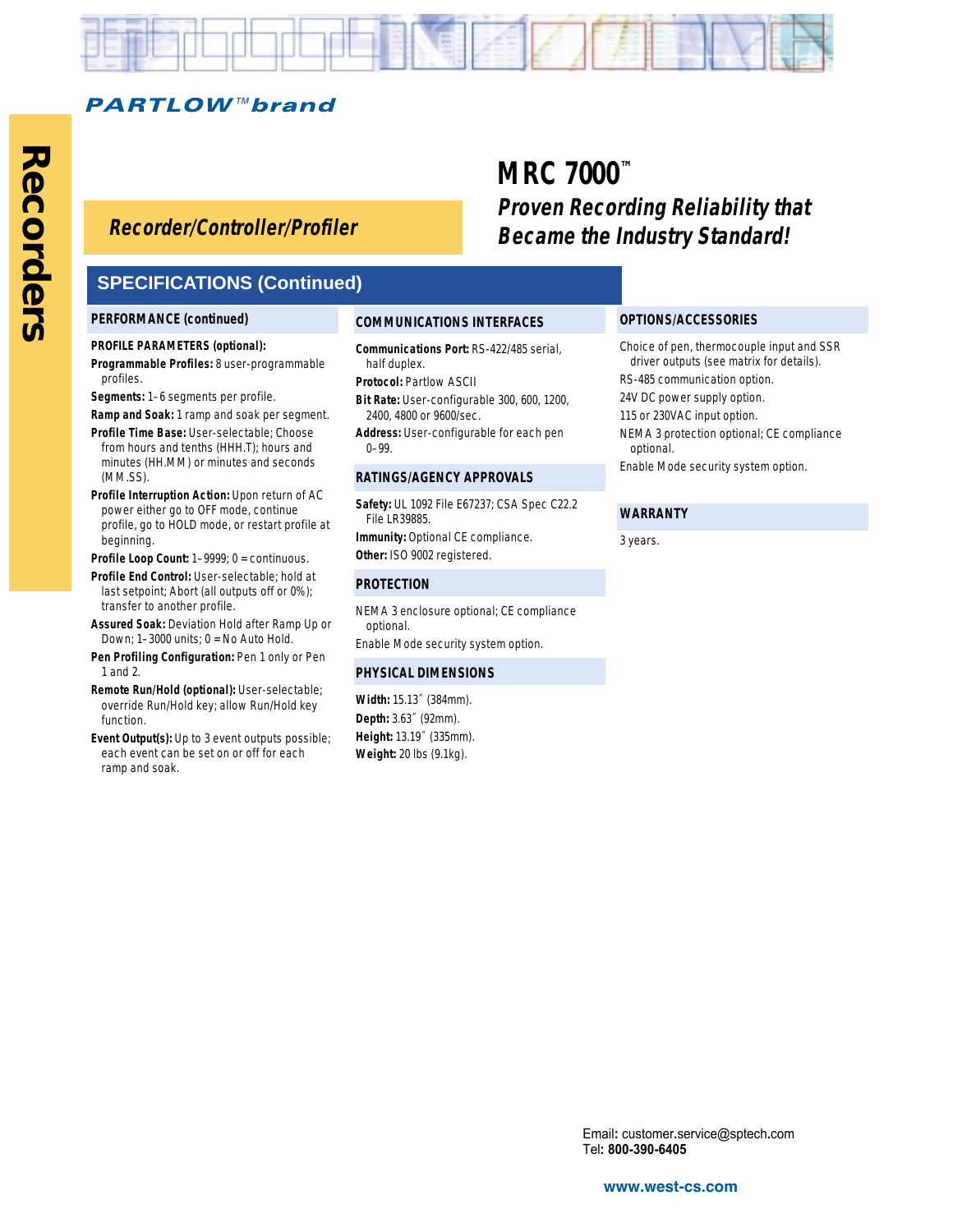

**Recorder/Controller/Profiler**

# **MRC 7000™ Proven Recording Reliability that Became the Industry Standard!**

### **MODELS (Recorder Only)**

| Code 1:<br>Model           | Code 2:<br>Pen 1                                              | Code 3:<br>Pen 2        | Code 4:<br>Relay (SPST)<br>Outputs*                                                                                                                                | Code 5:<br><b>SSR Driver</b><br>Outputs*               | Code 6:<br>4-20mA<br>Outputs                                                       | Code 7:<br>Transmitter<br>Power Supply    | Required<br>Zeros       | Code 8:<br>Digital<br>Communications                                          | Code 9:<br>Enclosure<br>Options                                                                                           | <b>Code 10:</b><br>Operating<br>Voltage                                               | <b>Code 11:</b><br>Option<br>Suffix                                                                                                |
|----------------------------|---------------------------------------------------------------|-------------------------|--------------------------------------------------------------------------------------------------------------------------------------------------------------------|--------------------------------------------------------|------------------------------------------------------------------------------------|-------------------------------------------|-------------------------|-------------------------------------------------------------------------------|---------------------------------------------------------------------------------------------------------------------------|---------------------------------------------------------------------------------------|------------------------------------------------------------------------------------------------------------------------------------|
| $\overline{7}$             |                                                               |                         |                                                                                                                                                                    |                                                        |                                                                                    |                                           | $\boxed{0}$ $\boxed{0}$ |                                                                               |                                                                                                                           |                                                                                       |                                                                                                                                    |
| <b>MRC7000</b><br>Recorder | Recorder<br>Only<br>High or<br>4<br>Low<br>Limit <sub>1</sub> | 0 None<br>Recorder Only | $\mathbf{0}$<br>None<br>One SPST<br>Two SPST<br>$\overline{2}$<br>Four SPST<br>4<br>Six SPST<br>6<br>One SPDT<br>Two SPDT<br>8<br>Two SPDT<br>9<br>and<br>Two SPST | 0 None<br>1 One<br>2 Two<br>4 Four<br>6 Six<br>8 Eight | 0 None<br>One Standard<br>2 Two Standard<br>Three Standard<br>3<br>4 Four Standard | 0 None<br>24VDC<br>Regulated<br>/Isolated |                         | $\mathbf 0$<br>None<br><b>RS-485</b><br>$\overline{2}$<br><b>Total Access</b> | 2 Standard<br>Cover (Plastic<br>Windows)<br>4 Door Lock**<br>6<br>Sealed<br>Conduit<br>Connections<br>4 & 6<br>Combined** | 1 115VAC<br>2 115/230VAC<br><b>CSA APPROVED AW RTD</b><br>4 115VAC<br>5<br>115/230VAC | <b>BLANK - None</b><br>N3 NEMA †<br>Depression<br>on Pen 2<br>AD 0/100<br>mVDC<br>Input<br>AE N3 plus<br>AW<br>CE CE<br>Compliance |

\* Total quantity of SPST Relays and SSR Drivers must be less than or equal to eight. When SPDT Relays are included, the total must be less than or equal to six. With Limit, only 1 selectable Alarm is available.

\*\* This option comes with a structural foam cover.

**NOTE:** 4-20mA inputs are accommodated using the 1-5V input and a 250 ohm Shunt Resistor, P/N 64411701 or the 10-50mA input<br>and a 2.5 ohm Shunt Resistor, P/N 64411702<br>Order as Separate Line Item.

†N3 - NEMA type protection for wet environments.

††High/low limit device is Factory Mutual approved.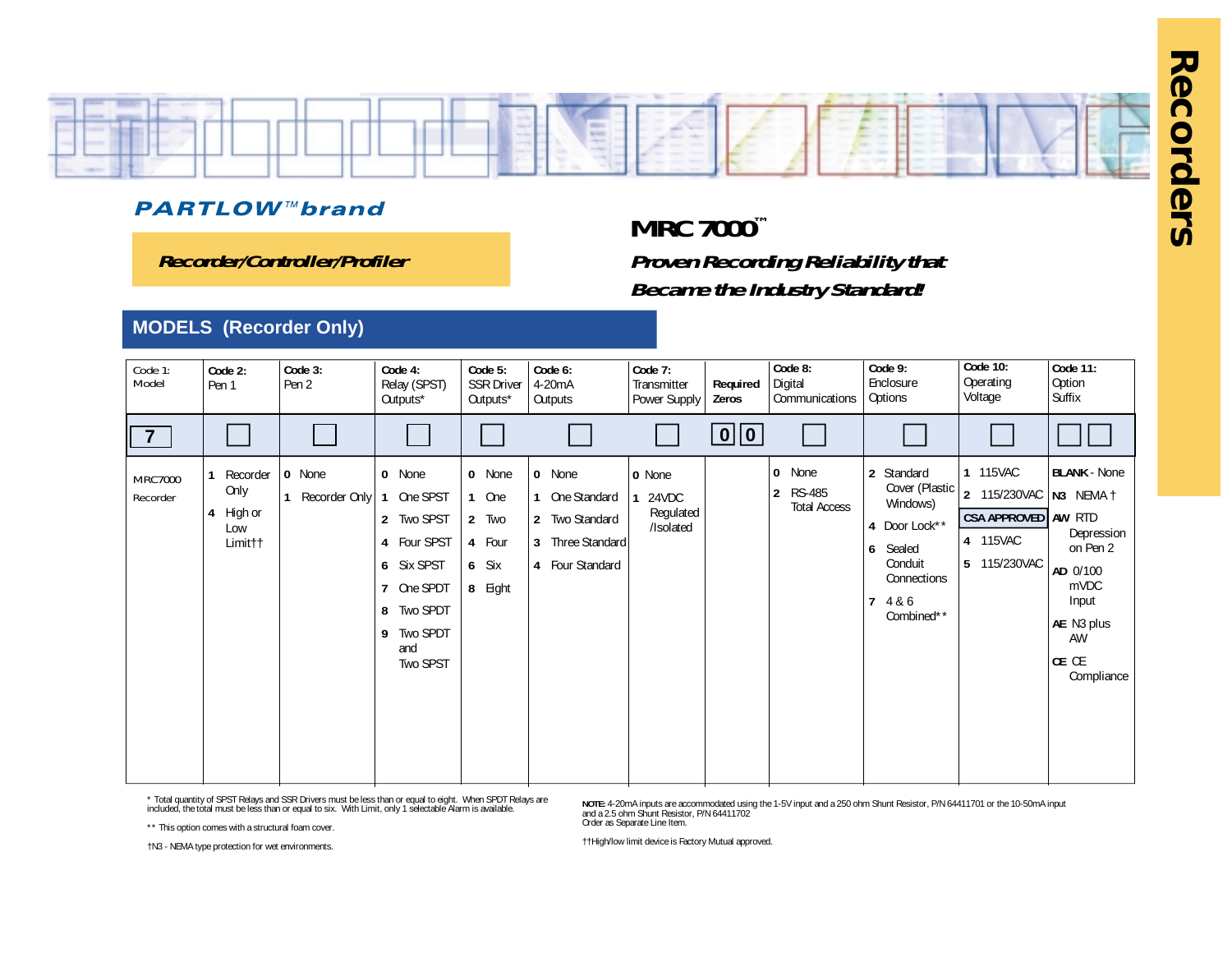

**Recorder/Controller/Profiler**

# **MRC 7000™ Proven Recording Reliability that Became the Industry Standard!**

### **MODELS (Recording Controller/Profiler)**

| Code 1:<br>Model                                      | Code 2:<br>Pen 1                                                                 | Code 3:<br>Pen 2                                              | Code 4:<br>Relay (SPST)<br>Outputs*                                                                                                   | Code 5:<br>SSR Driver<br>Outputs*                                     | Code 6:<br>4-20mA<br>Outputs                                                                                      | Code 7:<br>Transmitter<br>Power Supply    | Code 8:<br>Pen 1 Auxiliary<br>Input                                                                      | $\vert$ Code 9:<br>Pen 2 Auxiliary<br>Input                        | <b>Code 10:</b><br>Digital<br><b>Communications</b> | <b>Code 11:</b><br>Enclosure<br>Options                                                                                          | Code 12:<br>Operating<br>Voltage                                              | Code 13:<br>Option<br>Suffix                                                                                                       |
|-------------------------------------------------------|----------------------------------------------------------------------------------|---------------------------------------------------------------|---------------------------------------------------------------------------------------------------------------------------------------|-----------------------------------------------------------------------|-------------------------------------------------------------------------------------------------------------------|-------------------------------------------|----------------------------------------------------------------------------------------------------------|--------------------------------------------------------------------|-----------------------------------------------------|----------------------------------------------------------------------------------------------------------------------------------|-------------------------------------------------------------------------------|------------------------------------------------------------------------------------------------------------------------------------|
| $\overline{7}$                                        |                                                                                  |                                                               |                                                                                                                                       |                                                                       |                                                                                                                   |                                           |                                                                                                          |                                                                    |                                                     |                                                                                                                                  |                                                                               |                                                                                                                                    |
| <b>MRC7000</b><br>Recording/<br>Profile<br>Controller | Recording   0 None<br>2<br>Controller<br>3<br>Recording<br>Profile<br>Controller | Recorder<br>Only<br>$\overline{2}$<br>Recording<br>Controller | 0 None<br>1 One SPST<br>2 Two SPST<br>Four SPST 4<br>6 Six SPST<br>One SPDT $ 8$<br>Two SPDT<br>8<br>Two SPDT<br>9<br>and<br>Two SPST | 0 None<br>1 One<br>$\overline{2}$<br>Two<br>Four<br>Six<br>6<br>Eight | 0 None<br>One<br>Standard<br>$\overline{2}$<br>Two<br>Standard<br>3<br>Three<br>Standard<br>Four<br>4<br>Standard | 0 None<br>24VDC<br>Regulated<br>/Isolated | 0 None<br>Position<br>Proportioning<br>$\overline{2}$<br>Remote<br>Setpoint<br>3<br>Remote<br>Run/Hold** | None<br>0<br>Position<br>Proportioning<br>Remote<br>12<br>Setpoint | None<br>0<br>RS-485<br> 2<br><b>Total Access</b>    | 2 Standard<br>Cover (Plastic<br>Windows)<br>4 Door Lock***<br>6<br>Sealed<br>Conduit<br>Connections<br>7<br>4 & 6<br>Combined*** | 1 115VAC<br>2 115/230VAC<br>CSA APPROVED   AW RTD<br>4 115VAC<br>5 115/230VAC | <b>BLANK - None</b><br>N3 NEMA 1<br>Depression<br>on Pen 2<br>AD 0/100<br>mVDC<br>Input<br>AE N3 plus<br>AW<br>CE CE<br>Compliance |

\* Total quantity of SPST Relays and SSR Drivers must be less than or equal to eight. When SPDT Relays are included, the total must be less than or equal to six.

\*\* Applies to Model 73XXXXXXXXXX.

†N3 - NEMA type protection for wet environments.

**NOTE:** 4-20mA inputs are accommodated using the 1-5V input and a 250 ohm Shunt Resistor, P/N 64411701 or the 10-50mA input and a 2.5 ohm Shunt Resistor, P/N 64411702ea. Order as Separate Line Item.

\*\*\* This option comes with a structural foam cover.